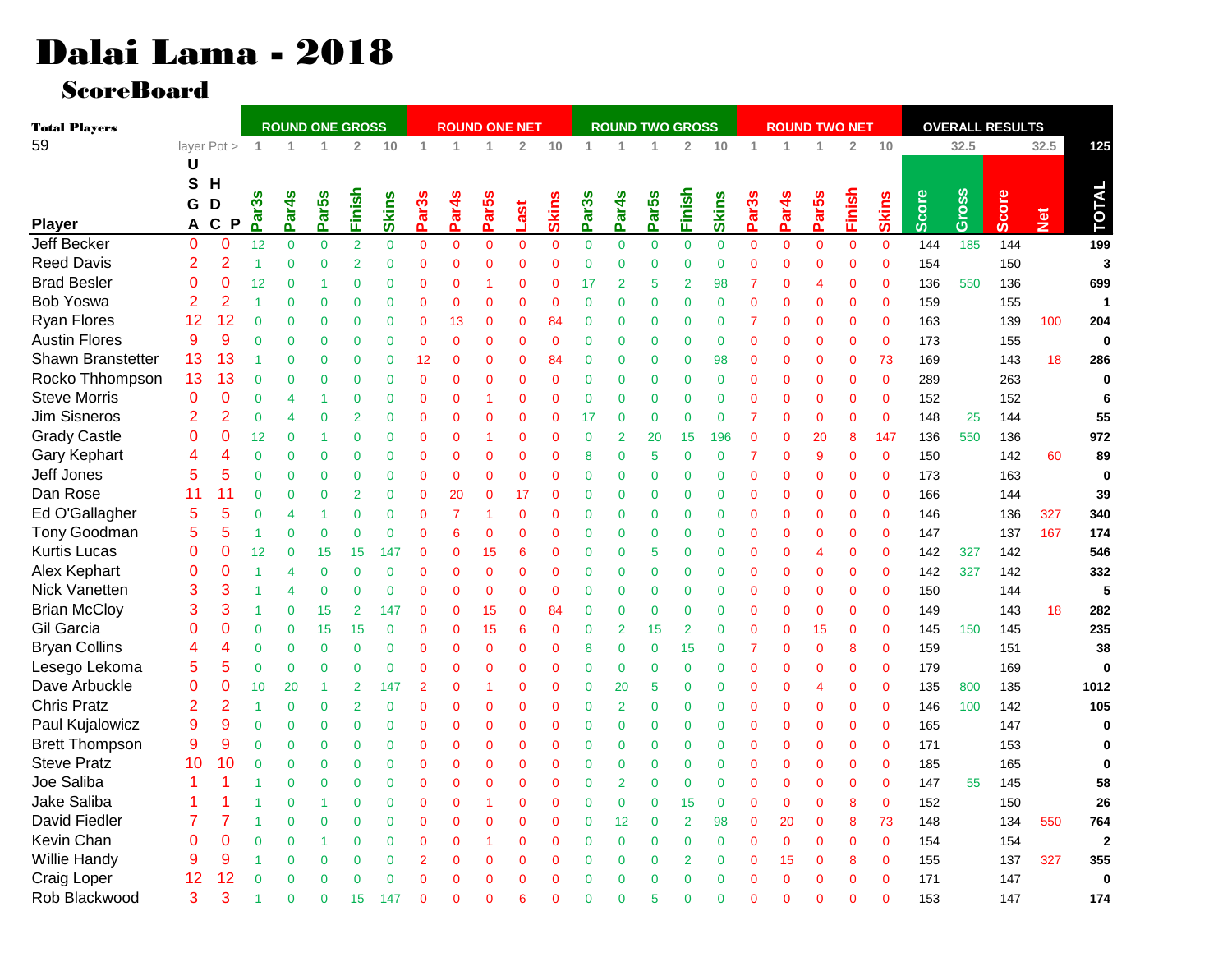| Louie Jardon          |    |    |              | 0              |             | ∩              |              |                |             |              |             |             |             |                | 0        |                |                |          |                |          | 0           | 0            | 157   | 143       | 18  | 18             |
|-----------------------|----|----|--------------|----------------|-------------|----------------|--------------|----------------|-------------|--------------|-------------|-------------|-------------|----------------|----------|----------------|----------------|----------|----------------|----------|-------------|--------------|-------|-----------|-----|----------------|
| <b>Bob Carman</b>     | 10 | 10 | $\Omega$     | 0              | 0           | $\overline{2}$ | $\mathbf 0$  | $\mathbf 0$    | 0           | $\mathbf 0$  | 17          | 0           | 0           | $\overline{0}$ | 0        | 0              | $\overline{0}$ | $\Omega$ | $\Omega$       | 0        | $\mathbf 0$ | $\mathbf 0$  | 164   | 144       |     | 19             |
| Mike Luoma            | 10 | 10 | $\mathbf 0$  | 0              | 0           | $\overline{0}$ | $\mathbf 0$  | $\mathbf 0$    | $\Omega$    | $\mathbf 0$  | 0           | $\Omega$    | 0           | 0              | 0        | 0              | $\overline{0}$ | $\Omega$ | $\Omega$       | $\Omega$ | $\mathbf 0$ | $\mathbf 0$  | 174   | 154       |     | $\mathbf 0$    |
| Clay Tauche           | 19 | 19 | $\mathbf 0$  | $\mathbf 0$    | 0           | 0              | $\mathbf 0$  | $\mathbf 0$    | $\Omega$    |              | 6           | 0           | 0           | $\mathbf 0$    | 0        | 0              | $\overline{0}$ | $\Omega$ | 9              | 0        | $\mathbf 0$ | 73           | 175   | 137       | 167 | 256            |
| Matt Isensee          | 8  | 8  | 0            | $\mathbf 0$    | $\mathbf 0$ | 0              | $\mathbf 0$  | $\mathbf 0$    | 0           | $\mathbf 0$  | 0           | 0           | 0           | 0              | 0        | 0              | $\overline{0}$ | $\Omega$ | $\Omega$       | 0        | $\mathbf 0$ | $\mathbf{0}$ | 164   | 148       |     | 0              |
| <b>Curt Cody</b>      | 17 | 17 | 0            | $\mathbf 0$    | $\mathbf 0$ | 0              | 0            | 12             | $\mathbf 0$ | $\mathbf 0$  | 0           | 84          | 0           | 0              | 0        | 0              | 98             |          | 0              | 0        | 0           | 147          | 179   | 145       |     | 348            |
| <b>Bob Athey</b>      | 2  | 2  | 0            | $\mathbf 0$    | $\mathbf 0$ | 0              | $\mathbf 0$  | $\mathbf 0$    | $\Omega$    | $\mathbf 0$  | $\mathbf 0$ | $\mathbf 0$ | 0           | $\mathbf 0$    | 0        | $\overline{2}$ | 0              | 0        | $\mathbf 0$    | 0        | $\mathbf 0$ | $\mathbf 0$  | 152   | 148       |     | $\overline{2}$ |
| Dennis Paulauski      | 5  | 5  | 0            | $\mathbf 0$    | $\mathbf 0$ | 0              | $\mathbf 0$  | $\mathbf 0$    | $\Omega$    | $\mathbf 0$  | $\mathbf 0$ | $\mathbf 0$ | 0           | $\mathbf 0$    | 0        | $\mathbf 0$    | $\overline{0}$ | 0        | $\Omega$       | 0        | $\mathbf 0$ | $\mathbf{0}$ | 153   | 143       |     | 0              |
| <b>Ed Kujalowicz</b>  | 0  | 0  | 1            | 4              | $\mathbf 0$ | $\overline{0}$ | 0            | $\mathbf 0$    | $\Omega$    | $\mathbf 0$  | $\mathbf 0$ | $\mathbf 0$ | 0           | $\mathbf 0$    | 0        | $\overline{2}$ | $\overline{0}$ | $\Omega$ | $\Omega$       | 0        | $\mathbf 0$ | $\mathbf{0}$ | 147   | 147<br>55 | 18  | 80             |
| <b>Brad Keating</b>   | 0  | 0  | $\mathbf 0$  | $\mathbf 0$    | 1           | $\overline{0}$ | $\mathbf 0$  | $\mathbf 0$    | $\mathbf 0$ | -1           | 0           | $\mathbf 0$ | 0           | $\mathbf 0$    | 0        | $\mathbf 0$    | $\mathbf 0$    | $\Omega$ | $\Omega$       | 0        | $\mathbf 0$ | $\mathbf 0$  | 164   | 164       |     | $\overline{2}$ |
| <b>Grant Tanabe</b>   | 7  | 7  | $\mathbf 0$  | $\mathbf 0$    | $\mathbf 0$ | $\overline{0}$ | $\mathbf 0$  | $\mathbf 0$    | $\Omega$    | $\mathbf 0$  | 0           | $\mathbf 0$ | 0           | $\mathbf 0$    | 0        | $\mathbf 0$    | $\mathbf 0$    | $\Omega$ | $\Omega$       | 0        | $\mathbf 0$ | $\mathbf{0}$ | 167   | 153       |     |                |
| Steve Tanabe          | 11 | 11 | 1            | $\mathbf 0$    | $\mathbf 0$ | $\mathbf 0$    | $\mathbf 0$  | $\overline{2}$ | $\mathbf 0$ | $\mathbf 0$  | 0           | $\mathbf 0$ | 0           | $\mathbf 0$    | 0        | 0              | $\mathbf 0$    | $\Omega$ | $\Omega$       | 0        | $\mathbf 0$ | $\mathbf 0$  | 172   | 150       |     |                |
| Art Yano              | 9  | 9  | $\mathbf 0$  | $\mathbf 0$    | $\bf{0}$    | $\mathbf 0$    | $\mathbf 0$  | $\mathbf 0$    | $\mathbf 0$ | $\mathbf 0$  | 0           | 0           | 0           | $\mathbf 0$    | 0        | 0              | $\bf{0}$       | 0        | $\overline{0}$ | 0        | $\mathbf 0$ | $\mathbf 0$  | 171   | 153       |     |                |
| Dave Tanabe           | 9  | 9  | $\mathbf 0$  | $\mathbf 0$    | $\mathbf 0$ | $\mathbf 0$    | $\mathbf 0$  | $\mathbf 0$    | $\mathbf 0$ | $\mathbf 0$  | 0           | 0           | 0           | $\mathbf 0$    | 0        | 0              | $\bf{0}$       | 0        | $\overline{0}$ | 0        | $\mathbf 0$ | $\mathbf 0$  | 179   | 161       |     | O              |
| Jay Blackman          | 21 | 21 | $\mathbf 0$  | $\mathbf 0$    | $\mathbf 0$ | 0              | $\mathbf 0$  | 12             | $\mathbf 0$ | $\mathbf 0$  | 0           | 84          | 0           | $\mathbf 0$    | 0        | 0              | $\mathbf 0$    | 0        | $\overline{0}$ | 0        | 8           | $\mathbf 0$  | 191   | 149       |     | 104            |
| Adam Robertson        | 10 | 10 | $\Omega$     | $\mathbf 0$    | $\mathbf 0$ | 0              | $\mathbf 0$  | $\mathbf 0$    | $\mathbf 0$ | $\mathbf 0$  | 0           | 84          | $\mathbf 0$ | $\mathbf 0$    | 0        | 0              | $\mathbf 0$    |          | $\Omega$       | 0        | 8           | 73           | 167   | 147       |     | 172            |
| Tom Tauche            | 12 | 12 | $\Omega$     | 0              | $\mathbf 0$ | $\overline{0}$ | $\mathbf 0$  | $\mathbf 0$    | $\mathbf 0$ | $\mathbf 0$  | 0           | $\mathbf 0$ | 0           | $\mathbf 0$    | 0        | 0              | $\mathbf 0$    | $\Omega$ | $\Omega$       | 0        | $\mathbf 0$ | $\mathbf 0$  | 173   | 149       |     | $\mathbf 0$    |
| John Butters          | 13 | 13 |              | 0              | $\mathbf 0$ | $\overline{0}$ | $\mathbf 0$  | 12             | $\mathbf 0$ | $\mathbf 0$  | 0           | $\mathbf 0$ | 0           | $\mathbf 0$    | 0        | 0              | $\mathbf 0$    |          | 9              | 0        | $\mathbf 0$ | $\mathbf 0$  | 159   | 133       | 800 | 829            |
| <b>Terry Embaugh</b>  | 11 | 11 | $\mathbf 0$  | 0              | $\mathbf 0$ | $\overline{0}$ | $\mathbf 0$  | $\mathbf 0$    | $\Omega$    | $\mathbf 0$  | 0           | $\mathbf 0$ | 0           | $\mathbf 0$    | 0        | 0              | $\overline{0}$ | $\Omega$ | $\Omega$       | 0        | $\mathbf 0$ | $\mathbf 0$  | 172   | 150       |     | $\mathbf 0$    |
| <b>Britt Brittain</b> | 3  | 3  | 0            | $\mathbf 0$    | $\mathbf 0$ | $\overline{0}$ | $\mathbf 0$  | $\mathbf 0$    | $\mathbf 0$ | $\mathbf 0$  | 0           | $\mathbf 0$ | 8           | $\mathbf 0$    | 0        | 0              | $\overline{0}$ |          | $\Omega$       | 0        | $\mathbf 0$ | $\mathbf 0$  | 154   | 148       |     | 15             |
| <b>Troy Miske</b>     | 7  |    | 0            | $\mathbf 0$    | $\mathbf 0$ | 0              | $\mathbf 0$  | $\mathbf 0$    | 13          | $\mathbf 0$  | 0           | 84          | 0           | $\mathbf 0$    | 0        | 0              | $\bf{0}$       | 0        | 9              | 0        | $\mathbf 0$ | $\mathbf 0$  | 148   | 134       | 550 | 656            |
| Tim Long              | 2  | 2  |              | $\mathbf 0$    | $\mathbf 0$ | 0              | 0            | $\mathbf 0$    | $\mathbf 0$ | $\mathbf 0$  | 0           | $\mathbf 0$ | 0           | 0              | 0        | 0              | $\overline{0}$ | 0        | $\mathbf 0$    | 0        | $\bf{0}$    | $\mathbf 0$  | 150   | 146       |     | 1              |
| <b>Greg Turner</b>    |    |    | 1            | $\mathbf 0$    | $\mathbf 0$ | 0              | $\mathbf 0$  | $\mathbf 0$    | $\mathbf 0$ | $\mathbf 0$  | $\mathbf 0$ | $\mathbf 0$ | $\mathbf 0$ | 17             | 0        | $\overline{2}$ | $\mathbf 0$    | 0        | $\mathbf 0$    | 0        | $\mathbf 0$ | $\mathbf 0$  | 151   | 149       |     | 20             |
| Chris Lorck           | 4  |    | 0            | $\mathbf 0$    | $\mathbf 0$ | 0              | $\mathbf 0$  | $\mathbf 0$    | $\mathbf 0$ | $\mathbf 0$  | $\mathbf 0$ | $\mathbf 0$ | $\mathbf 0$ | $\mathbf 0$    | 0        | $\mathbf 0$    | $\bf{0}$       | 0        | $\mathbf 0$    | 0        | $\mathbf 0$ | $\mathbf 0$  | 164   | 156       |     |                |
| Enter Player60        | 77 | 77 | $\mathbf 0$  | $\mathbf 0$    | $\mathbf 0$ | 0              | 0            | $\mathbf 0$    | $\mathbf 0$ | $\mathbf 0$  | 0           | $\mathbf 0$ | 0           | $\mathbf 0$    | 0        | $\mathbf 0$    | $\bf{0}$       | 0        | $\mathbf 0$    | 0        | $\mathbf 0$ | 0            | ##### | #####     |     |                |
| Enter Player61        | 77 | 77 | $\mathbf 0$  | $\mathbf 0$    | $\mathbf 0$ | $\overline{0}$ | $\mathbf{0}$ | $\mathbf 0$    | $\Omega$    | $\mathbf 0$  | $\mathbf 0$ | 0           | 0           | $\mathbf 0$    | 0        | $\mathbf 0$    | $\mathbf 0$    | 0        | $\mathbf 0$    | 0        | $\mathbf 0$ | $\mathbf 0$  | ##### | #####     |     |                |
| Enter Player62        | 77 | 77 | $\mathbf 0$  | $\mathbf 0$    | $\mathbf 0$ | $\mathbf 0$    | $\mathbf 0$  | $\mathbf 0$    | $\Omega$    | $\mathbf 0$  | $\mathbf 0$ | $\mathbf 0$ | 0           | $\mathbf 0$    | 0        | 0              | $\mathbf 0$    | 0        | $\mathbf 0$    | 0        | $\mathbf 0$ | 0            | ##### | #####     |     |                |
| Enter Player63        | 77 | 77 | $\mathbf{0}$ | $\mathbf 0$    | $\mathbf 0$ | $\mathbf 0$    | $\mathbf 0$  | $\mathbf 0$    | $\Omega$    | $\mathbf 0$  | $\mathbf 0$ | $\mathbf 0$ | 0           | $\mathbf 0$    | 0        | 0              | $\mathbf 0$    | 0        | $\overline{0}$ | 0        | $\mathbf 0$ | $\mathbf 0$  | ##### | #####     |     |                |
| Enter Player64        | 77 | 77 | $\mathbf 0$  | $\mathbf 0$    | $\mathbf 0$ | $\mathbf 0$    | $\mathbf 0$  | $\mathbf 0$    | $\mathbf 0$ | $\mathbf 0$  | 0           | 0           | 0           | $\mathbf 0$    | 0        | 0              | 0              | 0        | $\mathbf 0$    | 0        | $\mathbf 0$ | 0            | ##### | #####     |     |                |
| Enter Player65        | 77 | 77 | $\mathbf 0$  | $\mathbf 0$    | $\mathbf 0$ | $\mathbf 0$    | 0            | $\mathbf 0$    | $\mathbf 0$ | $\mathbf 0$  | $\mathbf 0$ | 0           | 0           | $\mathbf 0$    | 0        | 0              | $\mathbf 0$    | 0        | $\mathbf 0$    | 0        | $\mathbf 0$ | 0            | ##### | #####     |     |                |
| Enter Player66        | 77 | 77 | $\mathbf 0$  | $\mathbf 0$    | $\mathbf 0$ | 0              | $\mathbf{0}$ | $\mathbf 0$    | $\mathbf 0$ | $\mathbf 0$  | $\mathbf 0$ | 0           | 0           | $\mathbf 0$    | 0        | 0              | $\mathbf 0$    | $\Omega$ | $\mathbf 0$    | 0        | $\mathbf 0$ | 0            | ##### | #####     |     |                |
| Enter Player67        | 77 | 77 | $\Omega$     | $\mathbf 0$    | $\mathbf 0$ | 0              | $\mathbf 0$  | $\mathbf 0$    | $\mathbf 0$ | $\mathbf 0$  | $\mathbf 0$ | $\mathbf 0$ | 0           | $\mathbf 0$    | 0        | 0              | $\mathbf 0$    | $\Omega$ | $\Omega$       | 0        | $\mathbf 0$ | $\mathbf 0$  | ##### | #####     |     |                |
| Enter Player68        | 77 | 77 | $\Omega$     | $\mathbf 0$    | $\mathbf 0$ | 0              | $\mathbf 0$  | $\mathbf 0$    | $\mathbf 0$ | $\mathbf 0$  | $\mathbf 0$ | $\mathbf 0$ | 0           | $\mathbf 0$    | 0        | 0              | $\mathbf 0$    | $\Omega$ | $\Omega$       | 0        | $\mathbf 0$ | $\mathbf 0$  | ##### | #####     |     |                |
| Enter Player69        | 77 | 77 | $\Omega$     | $\mathbf 0$    | $\mathbf 0$ | 0              | $\mathbf{0}$ | 0              | $\mathbf 0$ | $\mathbf 0$  | 0           | 0           | 0           | 0              | 0        | 0              | $\overline{0}$ | $\Omega$ | $\Omega$       | $\Omega$ | 0           | 0            | ##### | #####     |     |                |
| Enter Player70        | 77 |    |              | 0              | $\mathbf 0$ | $\overline{0}$ | $\mathbf{0}$ | $\mathbf 0$    | $\mathbf 0$ | $\mathbf 0$  | 0           | $\mathbf 0$ | 0           | $\Omega$       | 0        | $\mathbf 0$    | $\Omega$       | $\Omega$ | $\Omega$       | 0        | 0           | 0            | ##### | #####     |     |                |
| Enter Player71        | 77 | 77 |              | $\Omega$       | ∩           | $\Omega$       | $\Omega$     | $\Omega$       |             | $\mathsf{C}$ |             | C           | ሰ           | $\Omega$       | $\Omega$ | ∩              | $\Omega$       |          | $\Omega$       |          | $\Omega$    | 0            | ##### | #####     |     |                |
| Enter Player72        |    |    | 0            | $\mathbf 0$    | 0           | 0              | 0            | 0              | 0           | 0            | 0           | 0           | 0           | 0              | 0        | 0              | 0              |          | 0              | O        | 0           | 0            | ##### | #####     |     | 0              |
| Enter Player73        | 77 | 77 | $\Omega$     | $\mathbf 0$    | $\mathbf 0$ | 0              | 0            | 0              | 0           | 0            | 0           | 0           | 0           | 0              | 0        | 0              | 0              | ∩        | $\Omega$       | 0        | 0           | 0            | ##### | #####     |     | 0              |
| Enter Player74        | 77 | 77 | $\mathbf 0$  | $\mathbf 0$    | $\mathbf 0$ | 0              | 0            | $\mathbf 0$    | 0           | $\mathbf 0$  | 0           | $\mathbf 0$ | 0           | $\mathbf 0$    | 0        | $\mathbf 0$    | $\mathbf 0$    | 0        | 0              | 0        | $\mathbf 0$ | 0            | ##### | #####     |     | 0              |
| Enter Player75        | 77 | 77 | $\mathbf{0}$ | $\mathbf 0$    | $\mathbf 0$ | 0              | $\mathbf 0$  | $\mathbf 0$    | $\mathbf 0$ | $\mathbf 0$  | 0           | $\mathbf 0$ | $\mathbf 0$ | $\mathbf 0$    | 0        | $\mathbf 0$    | $\mathbf 0$    | 0        | $\mathbf 0$    | 0        | $\mathbf 0$ | 0            | ##### | #####     |     | 0              |
| Enter Player76        | 77 | 77 | $\mathbf{0}$ | $\overline{0}$ | $\mathbf 0$ | 0              | $\mathbf 0$  | $\mathbf 0$    | 0           | $\mathbf 0$  | 0           | $\mathbf 0$ | $\mathbf 0$ | $\mathbf 0$    | 0        | $\mathbf 0$    | $\mathbf 0$    | 0        | $\mathbf 0$    | 0        | $\mathbf 0$ | $\mathbf 0$  | ##### | #####     |     | 0              |
| Enter Player77        | 77 | 77 | $\mathbf{0}$ | $\mathbf 0$    | 0           | 0              | $\mathbf 0$  | $\mathbf 0$    | 0           | $\mathbf 0$  | 0           | 0           | 0           | 0              | 0        | $\mathbf 0$    | $\bf{0}$       | 0        | $\mathbf 0$    | 0        | $\mathbf 0$ | 0            | ##### | #####     |     | 0              |
| Enter Player78        | 77 | 77 | $\mathbf{0}$ | $\mathbf 0$    | $\mathbf 0$ | $\mathbf 0$    | $\mathbf 0$  | $\mathbf 0$    | 0           | $\mathbf 0$  | 0           | 0           | 0           | 0              | 0        | $\mathbf 0$    | $\bf{0}$       | 0        | $\mathbf 0$    | 0        | $\mathbf 0$ | 0            | ##### | #####     |     | 0              |
| Enter Player79        | 78 | 78 | $\mathbf 0$  | $\mathbf 0$    | $\mathbf 0$ | $\mathbf 0$    | $\mathbf 0$  | $\mathbf 0$    | 0           | $\mathbf 0$  | $\mathbf 0$ | $\mathbf 0$ | 0           | $\mathbf 0$    | 0        | 0              | $\mathbf 0$    | 0        | $\mathbf 0$    | 0        | $\mathbf 0$ | 0            | ##### | #####     |     | 0              |
| Enter Player80        | 79 | 79 | $\mathbf 0$  | $\mathbf 0$    | 0           | $\mathbf 0$    | $\mathbf 0$  | $\mathbf 0$    | $\mathbf 0$ | $\mathbf 0$  | $\mathbf 0$ | 0           | 0           | $\mathbf 0$    | 0        | 0              | $\mathbf 0$    | 0        | $\mathbf 0$    | 0        | $\mathbf 0$ | $\mathbf 0$  | ##### | #####     |     | 0              |
| Enter Player81        | 80 | 80 | $\mathbf 0$  | $\mathbf 0$    | $\mathbf 0$ | $\mathbf 0$    | 0            | $\mathbf 0$    | 0           | $\mathbf 0$  | $\mathbf 0$ | $\mathbf 0$ | 0           | 0              | 0        | 0              | 0              | 0        | $\mathbf 0$    | 0        | $\mathbf 0$ | 0            | ##### | #####     |     | 0              |